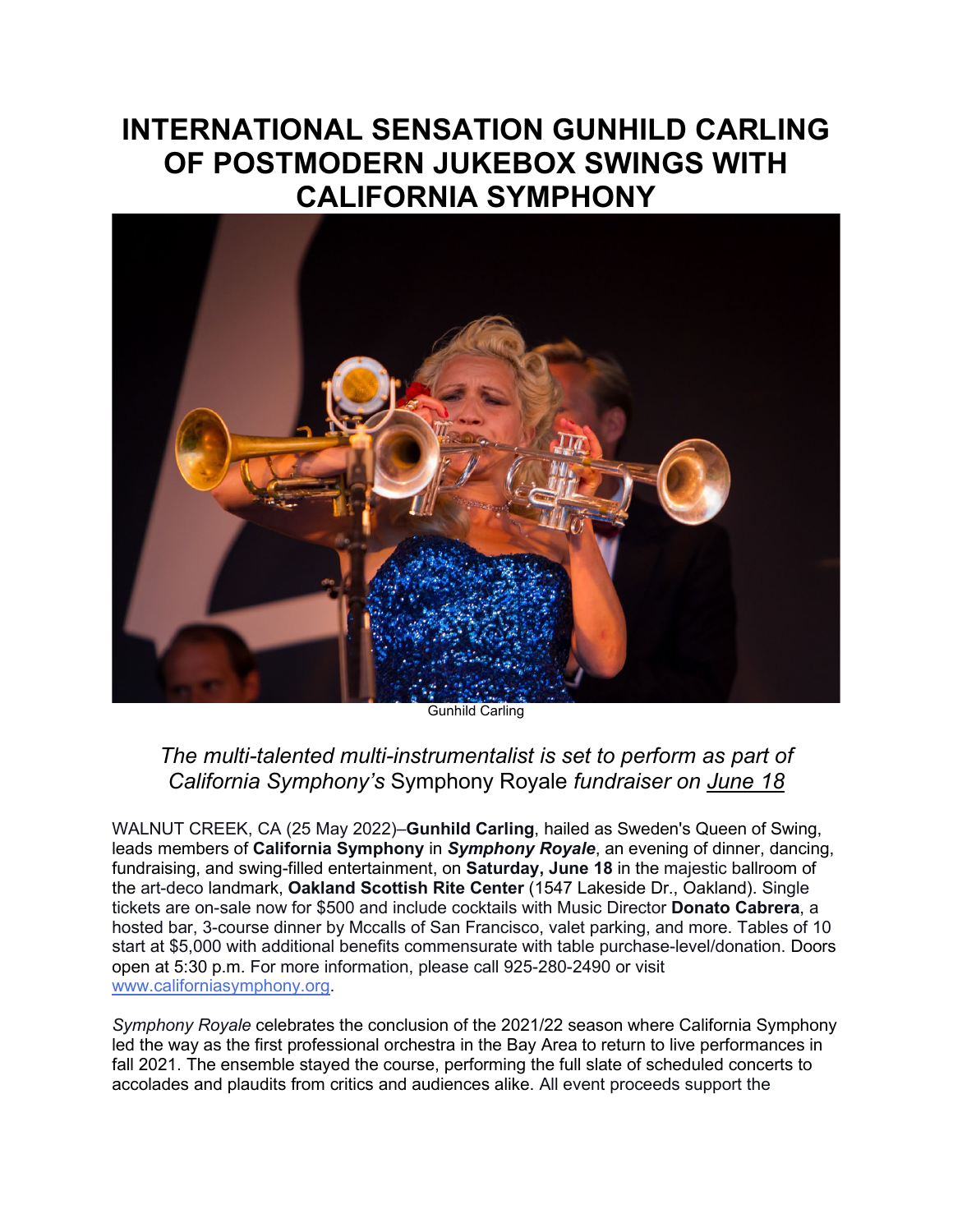professional musicians of the California Symphony and the children served through its education programs.

Electrifying Swedish multi-instrumentalist Gunhild Carling returns to her adoptive Bay Area home for *Symphony Royale* fresh off her US tour with Scott Bradlee's Postmodern Jukebox. Following a cocktail hour with California Symphony Music Director Donato Cabrera, Carling will perform alongside California Symphony musicians during dinner, playing selections written and arranged by her. After dessert, Carling will invite attendees to hit the dance floor—or tap their toes at their seats—as this consummate entertainer presents jazz and swing standards from the Great American Songbook with her family band.

"Looking forward to performing some of my treasured songs with California Symphony," says Carling.

Born in Gothenburg, Sweden, Carling started playing the drum in her parents' Friday night shows at four. Her father was a trumpet legend and bandleader, and her mother was a trained classical violinist. At six, Carling took up the recorder. At seven, she began to learn jazz on her favorite instrument, the trombone. TV appearances began two years later at age nine. *Symphony Royale* attendees may hear Carling sing, tap dance, and play trombone, bagpipes, trumpet, recorder, banjo, ukulele, or harp—perhaps even showcasing all her skills in one song!

## **ABOUT CALIFORNIA SYMPHONY**

"A model for other regional orchestras" (*East Bay Times*), California Symphony serves thousands of extended Bay Area residents of all ages and economic circumstances through hands-on education programs, lively lectures, community outreach, and world-class concerts at Walnut Creek's Lesher Center. A champion of innovation, access, and inclusion, California Symphony defines what it means to be a modern American orchestra.

California Symphony performs the full range of classical music with a focus on performing works by American and underrepresented composers, presenting young performers in their first professional or early career concerts, and providing transformational education programs for all. Believing classical music can be fun and unintimidating, the orchestra strives to make concerts meaningful and engaging for the audience. The vision is to be relevant, and to make classical music accessible, bring in new audiences, and more fully represent the state of California.

Many California Symphony musicians regularly perform with San Francisco Symphony, Opera, and Ballet, and California Symphony Music Director [Donato Cabrera](http://www.donatocabrera.com/) is one of only a handful of conductors who has led performances with the San Francisco Symphony, Opera, and Ballet. Cabrera has a dedication to adventurous programming and enjoys working with living composers. He also has a deep interest in programming works that reflect the communities California Symphony serves. The Consulate-General of Mexico recognized Cabrera in San Francisco as a Luminary of the Friends of Mexico Honorary Committee for his contributions to promoting and developing the presence of the Mexican community in the Bay Area.

California Symphony hosts the highly competitive [Young American Composer-in-Residence](http://www.californiasymphony.org/young-american-composer-in-residence)  [program;](http://www.californiasymphony.org/young-american-composer-in-residence) **Viet Cuong** is its 10th and current composer. California Symphony has launched the careers of some of today's most well-known artists, including violinist Anne Akiko Meyers, cellists Alisa Weilerstein and Joshua Roman, pianist Kirill Gerstein, and composers Mason Bates, Christopher Theofanidis, and Kevin Puts. Outside of the concert hall, California Symphony actively supports music education as a driver for social change through its El Sistema-inspired [Sound Minds program](http://www.californiasymphony.org/sound-minds) at Downer Elementary School in San Pablo, CA, which